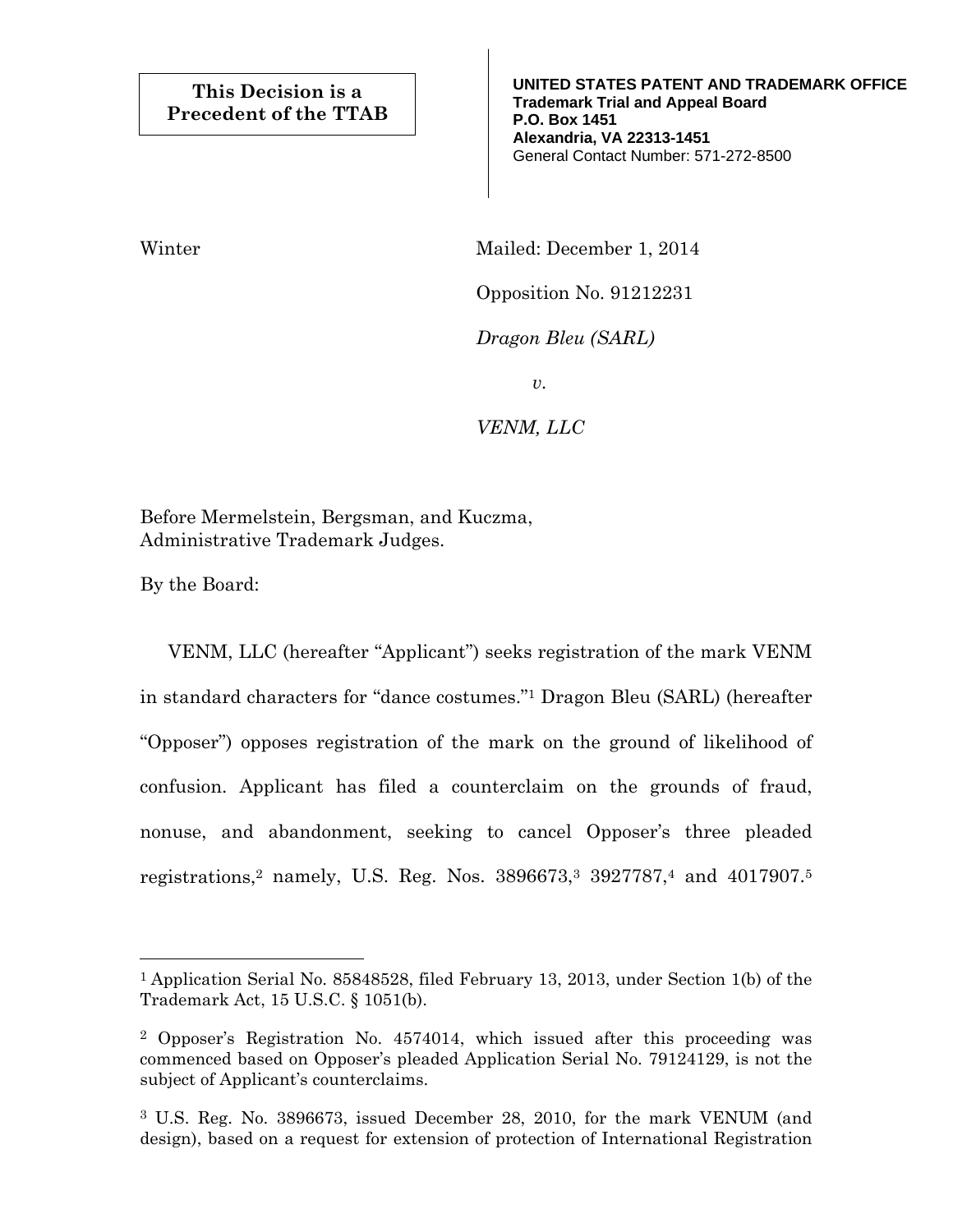÷.

This case now comes up for consideration of Opposer's motions to dismiss Applicant's counterclaims to cancel Opposer's pleaded registrations under Fed. R. Civ. P. 12(b)(6) for failure to state a claim upon which relief can be granted.6

# Amended Pleading; First Motion to Dismiss Moot

 A plaintiff or counterclaim plaintiff may amend its complaint once as a matter of course within 21 days after service of a motion under Rule 12(b). Fed. R. Civ. P. 15(a)(1)(B). Thus, the party in position of plaintiff in a proceeding before the Board (here, Applicant with respect to its counterclaim) ordinarily can respond to a motion to dismiss by filing an amended complaint. Insofar as Applicant filed an amended answer with an amended counterclaim within 21 days of Opposer's first motion to dismiss, we accept Applicant's amended answer and counterclaim as its operative pleading. Subsequently, Opposer filed a second motion to dismiss that addresses the amended counterclaim set forth in Applicant's amended answer. Accordingly, the first motion to dismiss is moot and we now consider the second motion to dismiss solely with respect to the amended counterclaim, to determine

<sup>6</sup> The motions were filed in lieu of an answer to the counterclaims.

No. 0988214, registered November 24, 2008, filed under Section 66(a) of the Trademark Act, 15 U.S.C. § 1141f(a).

<sup>4</sup> U.S. Reg. No. 3927787, issued March 8, 2011, for the mark VENUM (and design), based on a request for extension of protection of International Registration No. 0988214, registered November 24, 2008, filed under Section 66(a) of the Trademark Act, 15 U.S.C. § 1141f(a).

<sup>5</sup> U.S. Reg. No. 4017907, issued August 30, 2011, for the mark VENUM (and design), based on a request for extension of protection of International Registration No. 1060684, registered October 15, 2010, filed under Section 66(a) of the Trademark Act, 15 U.S.C. § 1141f(a).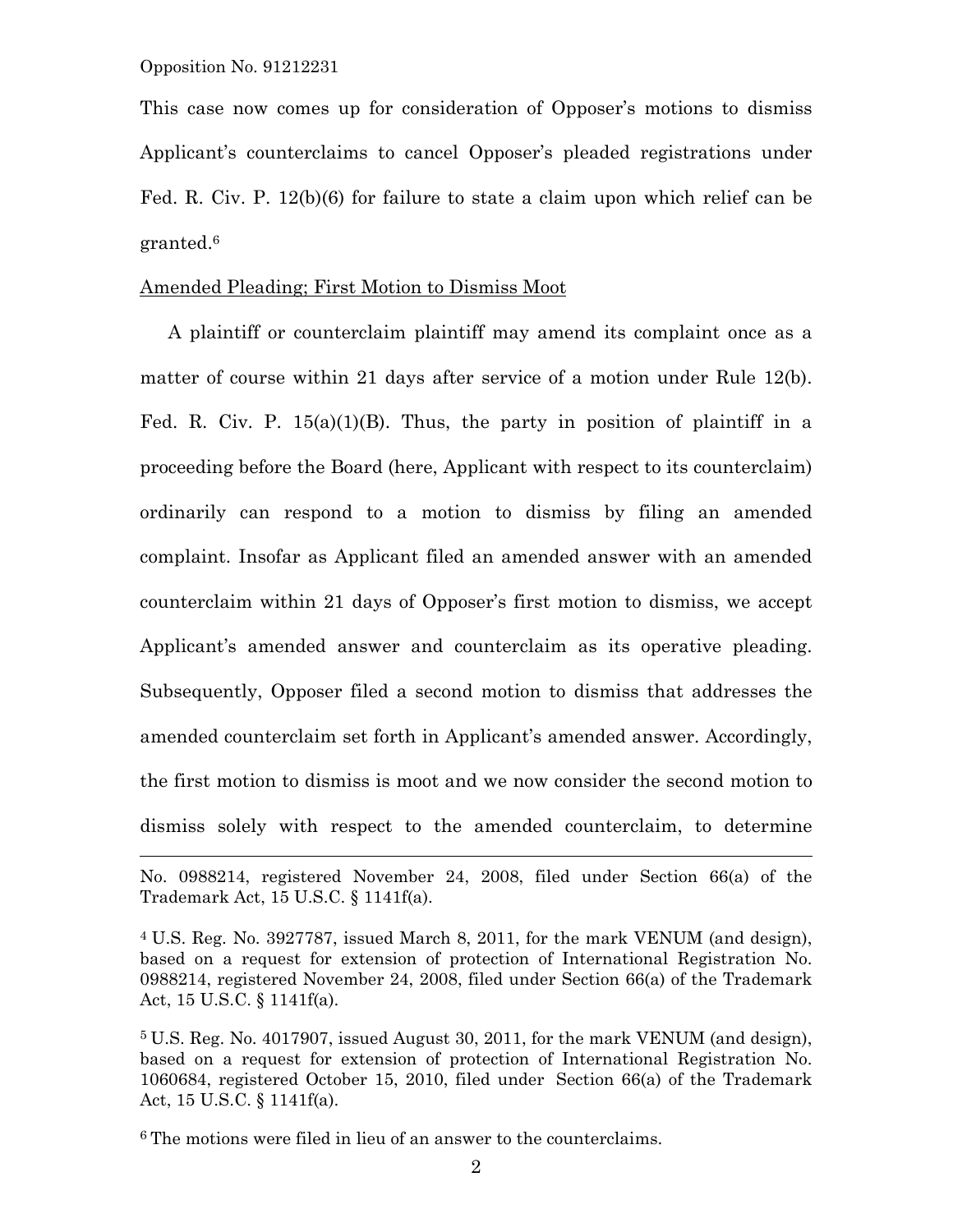whether it asserts claims upon which relief can be granted. *See Fair Indigo LLC v. Style Conscience,* 85 USPQ2d 1536, 1537 (TTAB 2007).

# Second Motion to Dismiss

 Opposer moves to dismiss Applicant's counterclaims with prejudice. To withstand a motion to dismiss for failure to state a claim upon which relief can be granted, a plaintiff (here, Applicant as the counterclaim-plaintiff) need only allege sufficient factual content that, if proved, would allow the Board to conclude, or to draw a reasonable inference, that (1) the plaintiff has standing to maintain the proceeding, and (2) a valid ground exists for opposing or cancelling the registration. *Doyle v. Al Johnson's Swedish Restaurant & Butik Inc.*, 101 USPQ2d 1780 (TTAB 2012) (*citing Young v. AGB Corp.*, 152 F.3d 1377, 47 USPQ2d 1752, 1754 (Fed. Cir. 1998)); *Order of Sons of Italy in Am. v. Profumi Fratelli Nostra AG,* 36 USPQ2d 1221, 1222 (TTAB 1995); and TBMP § 503.02 (June 2014). Specifically, a complaint "must contain sufficient factual matter, accepted as true, to 'state a claim to relief that is plausible on its face.'" *Ashcroft v. Iqbal*, 556 U.S. 662, 678 (2009) (*quoting Bell Atlantic Corp. v. Twombly*, 550 U.S. 544, 570 (2007)). In particular, the claimant must allege well-pleaded factual matter and more than "[t]hreadbare recitals of the elements of a cause of action, supported by mere conclusory statements." *Iqbal*, 556 U.S. 662, *citing Twombly*, 550 U.S. at 555.

 As a preliminary matter, we note that Applicant's allegation of standing is not disputed in the motion to dismiss. Moreover, it is clear that an applicant defending an opposition has standing to pursue a counterclaim. *See Ceccato*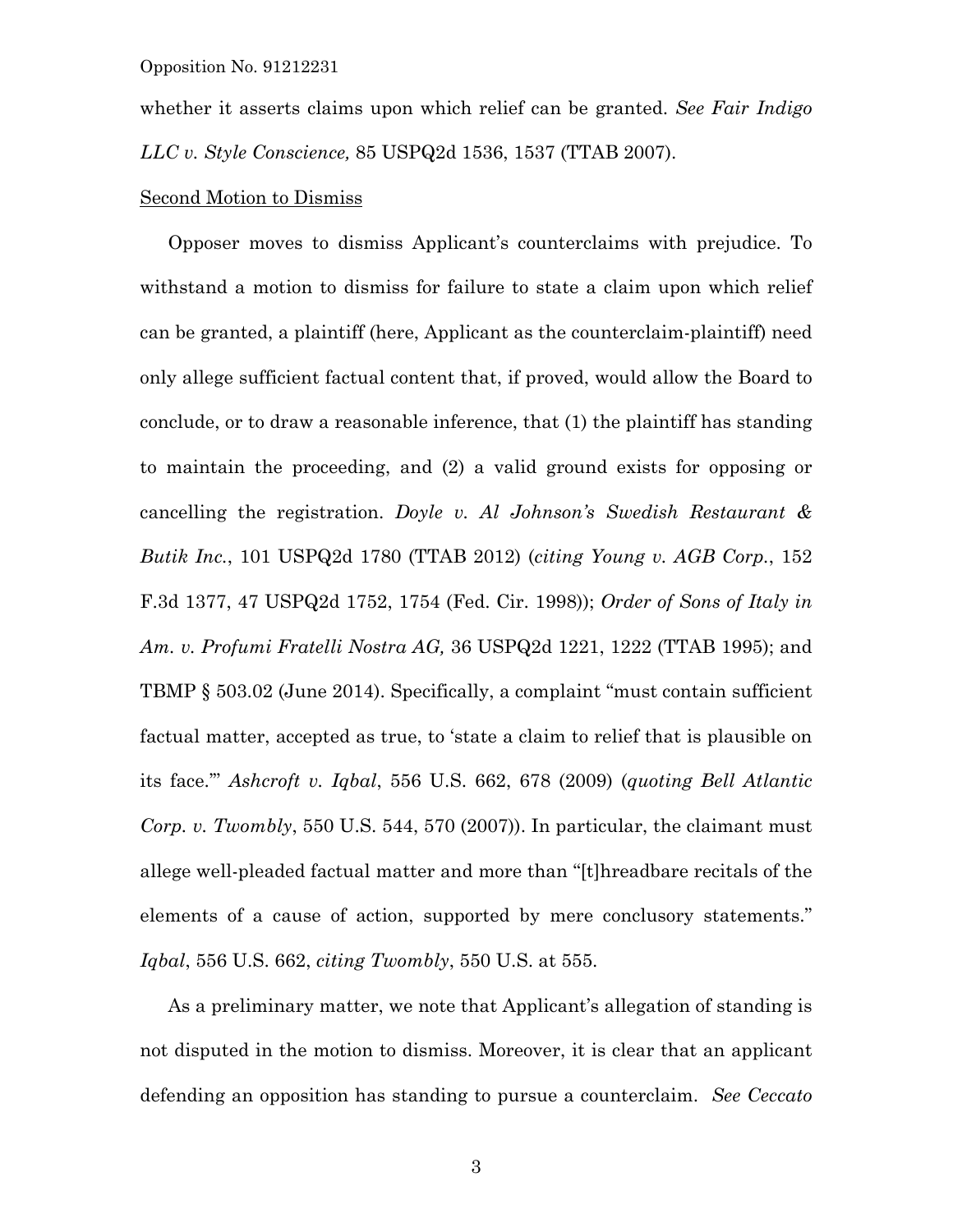*v. Manifattura Lane Gaetano Marzotto & Figli S.p.A.,* 32 USPQ2d 1192, 1195 fn.7 (TTAB 1994).

We therefore turn to address each ground for cancellation in turn.

I. *"Fraudulent Statements Made During Prosecution to Conceal Lack of Distinctiveness."*

 Fraud in procuring a trademark registration occurs when an Applicant for registration knowingly makes a false, material representation of fact in connection with an application to register with the intent of obtaining or maintaining a registration to which it is otherwise not entitled. *In re Bose Corp.*, 580 F.3d 1240; 91 USPQ2d 1938, 1939 (Fed. Cir. 2009); *Torres v. Cantine Torresella S.r.l.*, 808 F.2d 46, 1 USPQ2d 1483, 1484 (Fed. Cir. 1986). Fed. R. Civ. P. 9(b) provides that the circumstances constituting the alleged fraud shall be stated with particularity. *See also King Automotive, Inc. v. Speedy Muffler King, Inc.,* 667 F.2d 1008, 212 USPQ 801, 803 (CCPA 1981) (stating that "the pleadings [must] contain explicit rather than implied expressions of the circumstances constituting fraud"). Intent to deceive is an indispensable element of the analysis in a fraud case. *See In re Bose Corp.,* 91 USPQ2d at 1941. As such, intent to deceive the Office, whether to obtain a registration or to maintain a registration, is an element to be pleaded in a fraud claim. Nonetheless, intent, as a condition of mind of a person, may be averred generally. Fed. R. Civ. P. 9(b). *See also DaimlerChrysler Corp. v. American Motors Corp.*, 94 USPQ2d 1086, 1088 (TTAB 2010).

 Applicant's claim of fraud comprises, in relevant part, the following allegations: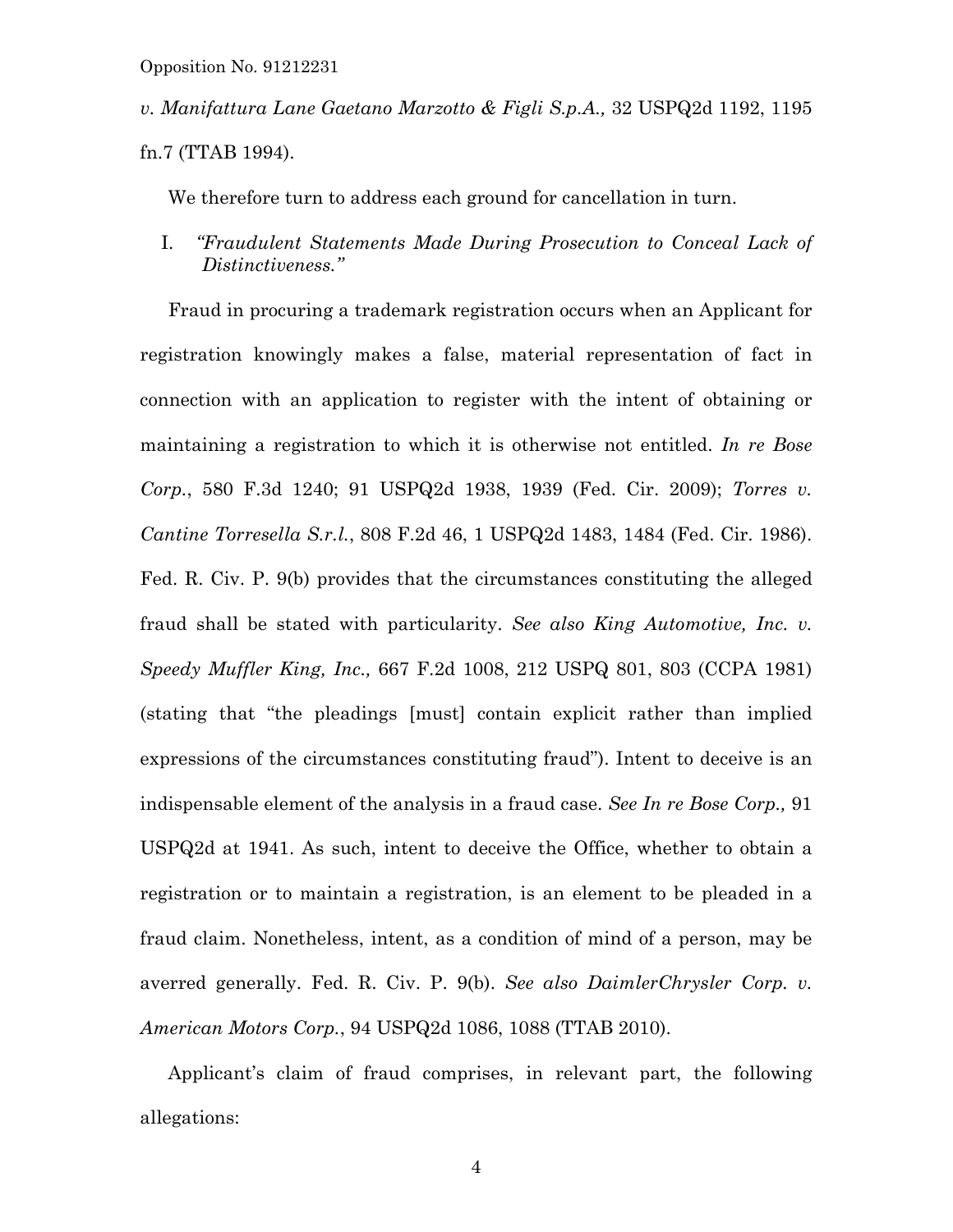÷.

- The mark "VENUM" is not distinctive because "others make use of confusingly similar marks" (¶ 45);
- In the course of prosecuting the underlying application leading to Opposer's pleaded U.S. Reg. No. 3927787,7 Opposer expressly stated that it would limit the registration of the mark to martial-arts-related goods, "which is the only reason that its mark was found distinctive"  $($ [ 46);
- Opposer's counsel "represented" that Opposer's mark (VENUM and design) is not likely to cause confusion with the then-cited registration for the mark VENOM "because both marks are specifically and narrowly directed to clothing used in connection with the entirely unrelated sports of skiing and martial arts respectively" (¶ 48a) and "as amended, [Opposer's] goods are limited to clothing used in connection with a particular sport, namely martial arts" (¶ 48b);8
- At the same time that Opposer was arguing that it would limit its use of the mark to martial-arts-related goods, on information and belief,

<sup>7</sup> Although Applicant seeks to cancel U.S. Reg. Nos. 3896673, 3927787, and 4017907, Applicant refers only to the application underlying U.S. Reg. No. 3927787 in this allegation.

<sup>8</sup> It is noted that attached to the amended counterclaim as Exhibit A is a copy of Opposer's request for reconsideration after final action (submitted to the USPTO on October 22, 2010), which includes the alleged false statements of Opposer). The file of each registration against which a petition or counterclaim for cancellation is filed forms part of the record of the proceeding without any action by the parties and reference may be made to the file for any relevant and competent purpose. *See*  Trademark Rule  $2.122(b)(1)$ . With one exception inapplicable here, exhibits to pleadings may not be used by the filing party as evidence. Trademark Rule 2.122(c). Thus, it was not necessary for Applicant to submit separately a copy of the document.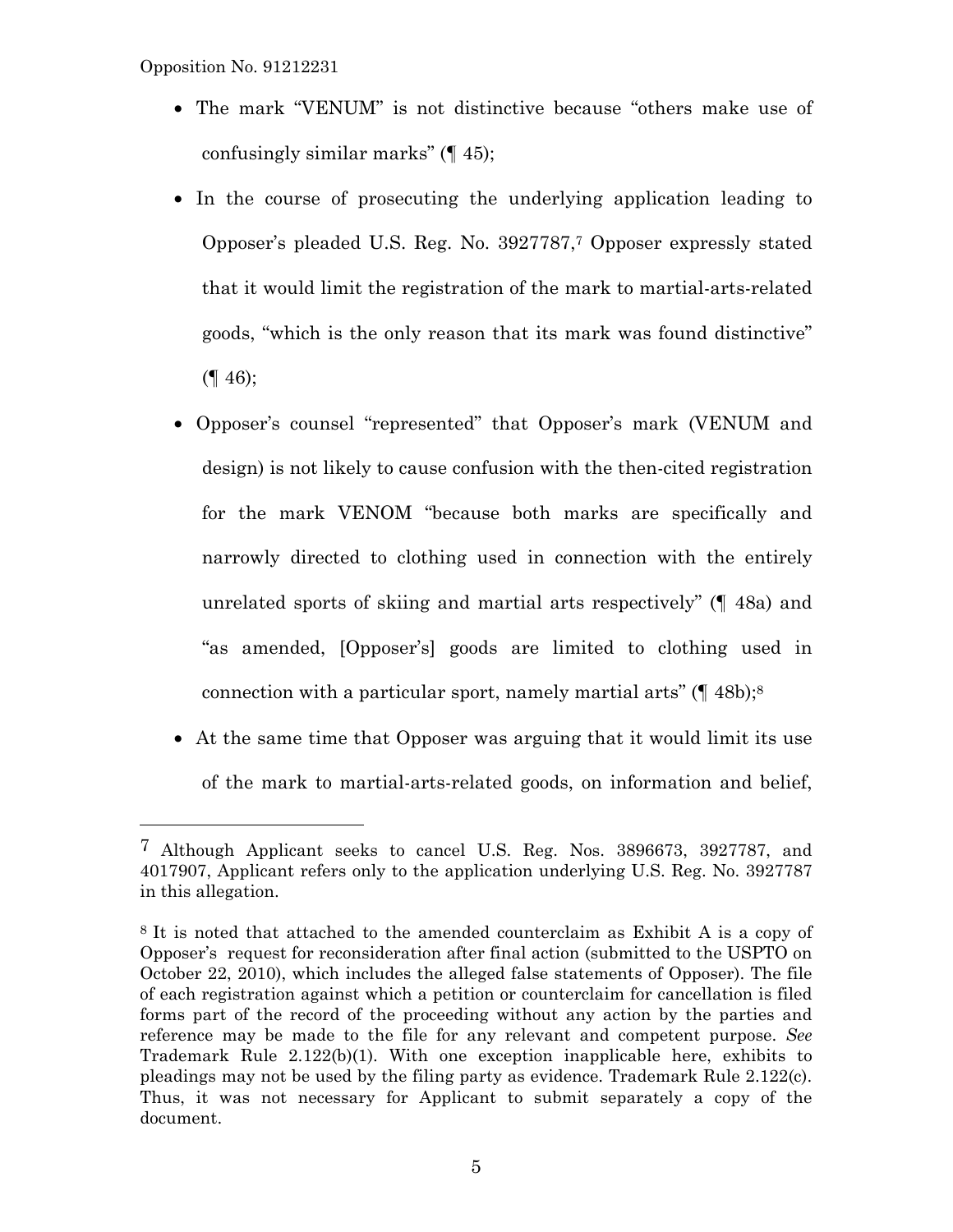Opposer "and/or its attorney" was planning to use the mark offensively against others who did not sell martial arts goods and, in particular, against those who sought registration of marks phonetically similar to "VENUM" outside of martial arts-related goods  $(\P\P \, 47, 51);$ 

- By filing this opposition, Opposer has "revoked" that agreement "to limit its mark" (¶ 46);
- "Opposer should not be allowed to argue that its mark is distinctive as it is restricted to martial arts goods and equipment and then use the same mark to oppose what it claims is a similar mark directed to dance costumes" (*id.*);
- VENM has been harmed by Opposer's securing registration of its marks (*id.*); and
- "The mark 'VENUM' reflected in U.S. Reg. Nos. 3896673, 3927787, and 4017907 is not distinctive [*sic*] as asserted by Opposer, and was only registered due to the fraudulent representations made by Dragon Bleu and/or its representatives during prosecution" (¶ 53).

Based on Applicant's arguments, we construe the allegation in paragraph 53 as asserting that it was only after restriction of Opposer's then-pending application that Opposer was able to sufficiently *distinguish* its mark from those of others in order to secure its registration.

Construing Applicant's allegations so as to do justice and in the light most favorable to Applicant as the non-movant on the motion to dismiss, we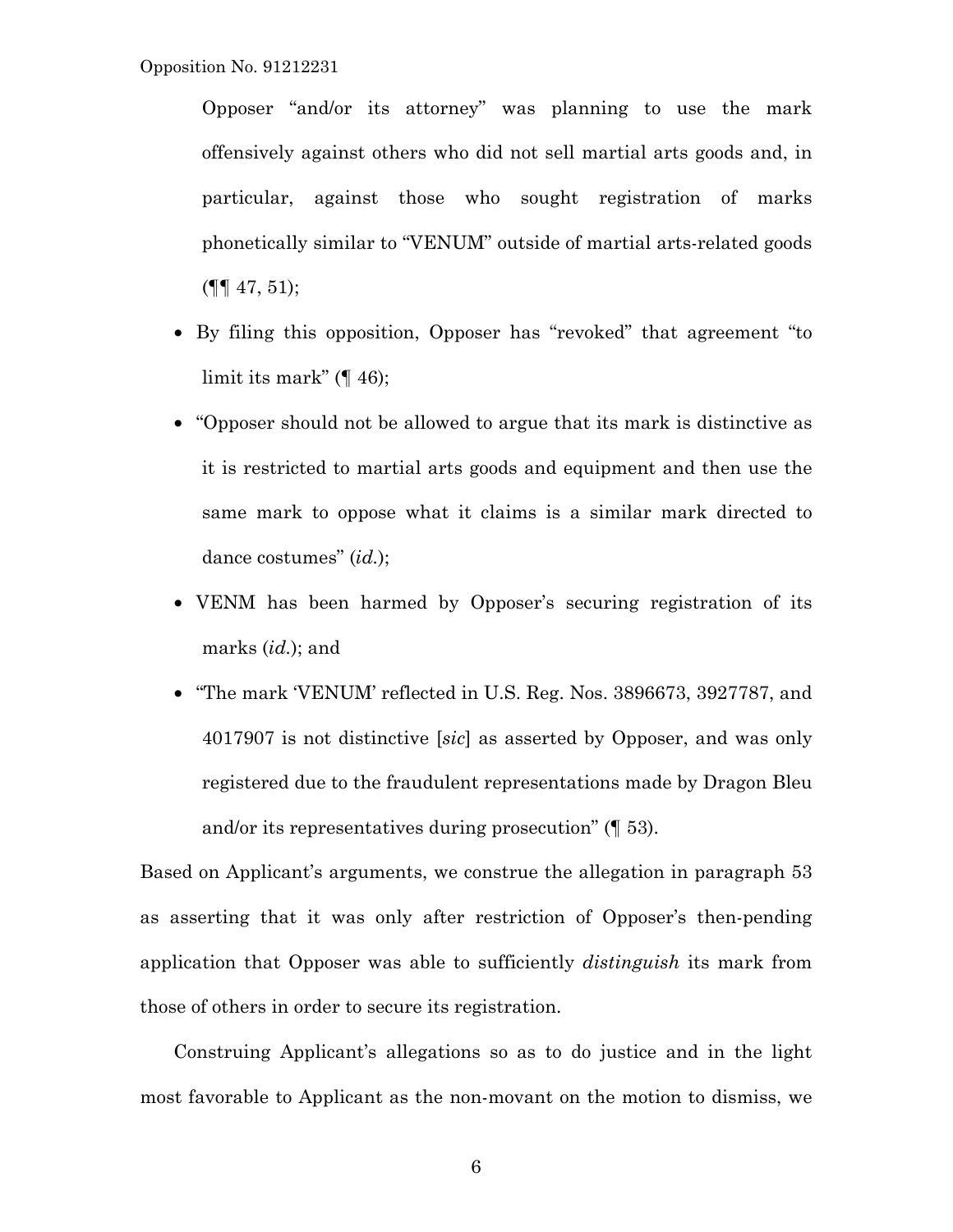find that Applicant fails to state a claim of fraud upon which relief can be granted for the following reasons. First, the alleged false statements, namely, that Opposer's mark is "specifically and narrowly directed to clothing used in connection with the sport of martial arts" and that its goods are "limited to clothing used in connection with a particular sport, namely martial arts," are not false statements. In other words, we do not understand the statements at issue as constituting representations that Opposer would not use or enforce its VENUM marks as to goods outside the martial arts-related clothing segment, but rather as simple statements of limitations Opposer agreed to during examination of what became its '787 Registration, in order to overcome the Section 2(d) refusal issued by the Examining Attorney. The statements to which Applicant refers were not false—the goods in Opposer's application were indeed so limited by the amendment.

We do not understand Opposer's limitation of the goods in its application as a promise that if the registration were to be granted, Opposer would assert it against others *only* with respect to the identified goods. The issuance of a registration for specified goods or services and the scope of protection to which that registration later may be entitled are not the same thing registrations are frequently asserted against applications or uses involving non-identical goods. Thus, Applicant has not alleged any false statements on which a fraud claim in a Board proceeding can lie. Because a false statement is one of the critical elements in proving fraud, the fraud claim is insufficient.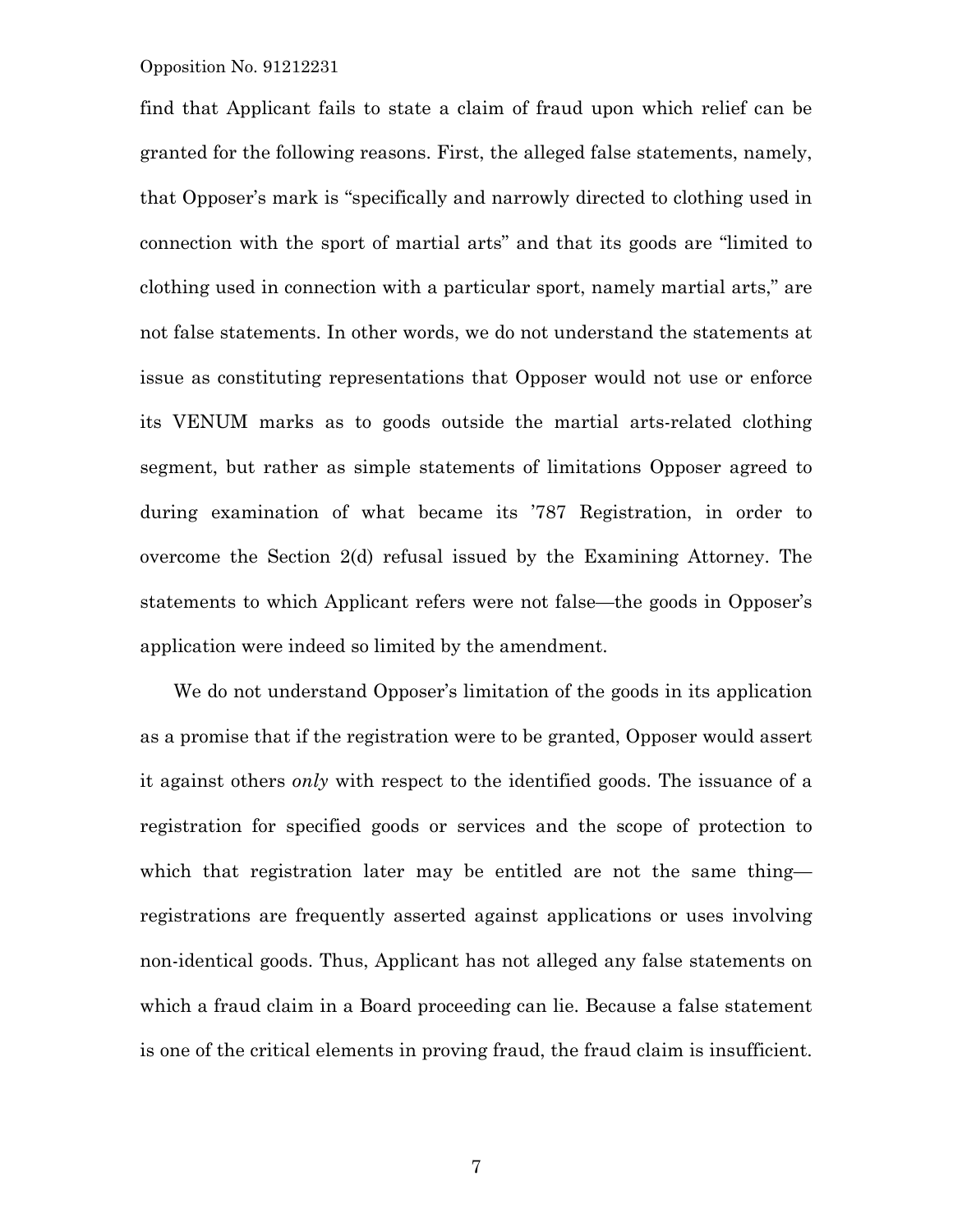—<br>—

*Swiss Watch Int'l v. Federation of the Swiss Watch Industry*, 101 USPQ2d 1731, 1746 (TTAB 2012).

 Although the fraud claim must fail simply on the basis that Opposer made no false statement during the prosecution of its underlying application, we also address Applicant's allegations regarding the other elements of the ground of fraud. With respect to the requirement of materiality, it appears that Applicant's fraud claim is based on the premise that but for Opposer's "agreement" to limit its use of its mark or to limit its right to assert the prospective registration against others, Opposer's mark would not have been found distinguishable from the cited mark and would not have been approved by the Examining Attorney for registration.9 Such a claim is not plausible. The Examining Attorney's determination of whether there is a likelihood of confusion was not based on what use Opposer planned to make of the mark upon registration, but was based on the identification of goods or services as set forth in the application. *See, e.g., Hewlett-Packard Co. v. Packard Press Inc.*, 281 F.3d 1261, 62 USPQ2d 1001, 1004 (Fed. Cir. 2002); and *Octocom Sys., Inc. v. Houston Computers Servs. Inc.*, 918 F.2d 937, 16 USPQ2d 1783, 1787 (Fed. Cir. 1990). Thus, although Opposer did agree to modify its identification of goods to overcome the likelihood of confusion refusal, its effect was to limit the identification of goods, which was the only relevant consideration for the Examining Attorney. There is no basis on which we

<sup>9</sup> Even if we were to find that the Examining Attorney erred in accepting Opposer's arguments in favor of registration (and to be clear, we do not so find), there is no fraud absent an actually false statement.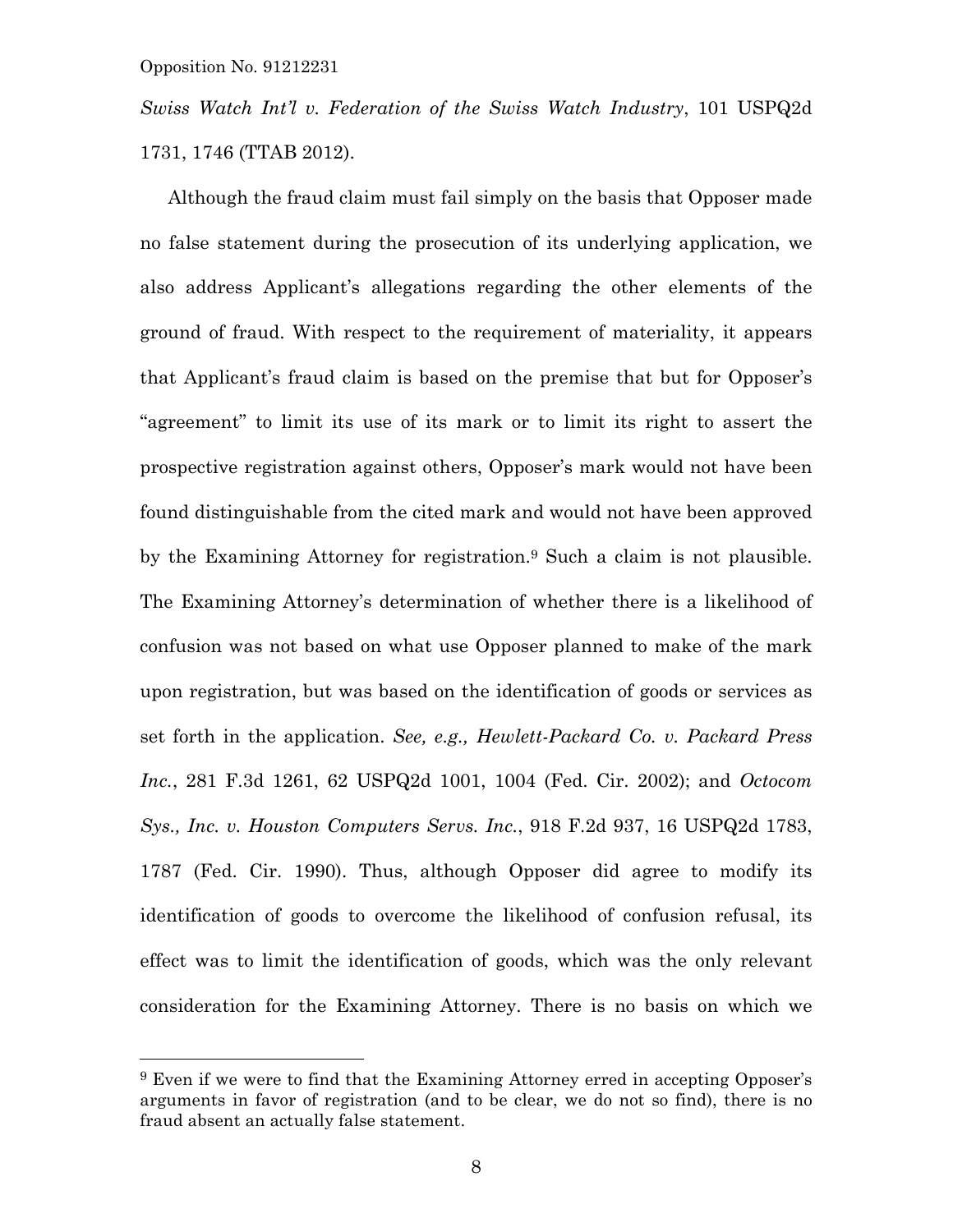could conclude that the Examining Attorney relied on Opposer's alleged "promise" to restrict its use or assertion of the mark because any such promise would not have been a material consideration during examination.

 Finally, there is no allegation which constitutes a proper pleading of Opposer's intent to deceive the Patent and Trademark Office with respect to an issue affecting registration. *In re Bose Corp.*, 91 USPQ2d at 1941. Whether Opposer intended to assert its prospective registration against others' use of the mark for dance costumes was not relevant to whether its application should be approved for publication. Moreover, although intent may be averred generally, *see, e.g.*, *King Automotive, Inc. v. Speedy Muffler King, Inc*., 667 F.2d 1008, 212 USPQ 801, 802 (CCPA 1981) and *Daimlerchrysler*, 94 USPQ2d at 1088, the amended counterclaim neither generally alleges intent to deceive the USPTO, nor pleads supporting facts from which we may reasonably infer that Opposer intended to deceive the USPTO, about its future intentions concerning the registration it sought. *See generally Exergen Corp. v. Wal-Mart Stores, Inc.*, 575 F.3d 1312, 91 USPQ2d 1656, 1668 (Fed. Cir. 2009) (allegation of fraud on the USPTO "must include sufficient allegations of underlying facts from which a court may reasonably infer that a specific individual (1) knew of the withheld material information or of the falsity of the material misrepresentation, and (2) withheld or misrepresented this information with a specific intent to deceive the PTO"); *King Automotive*, 212 USPQ at 803. ("Rule 9(b) requires that the pleadings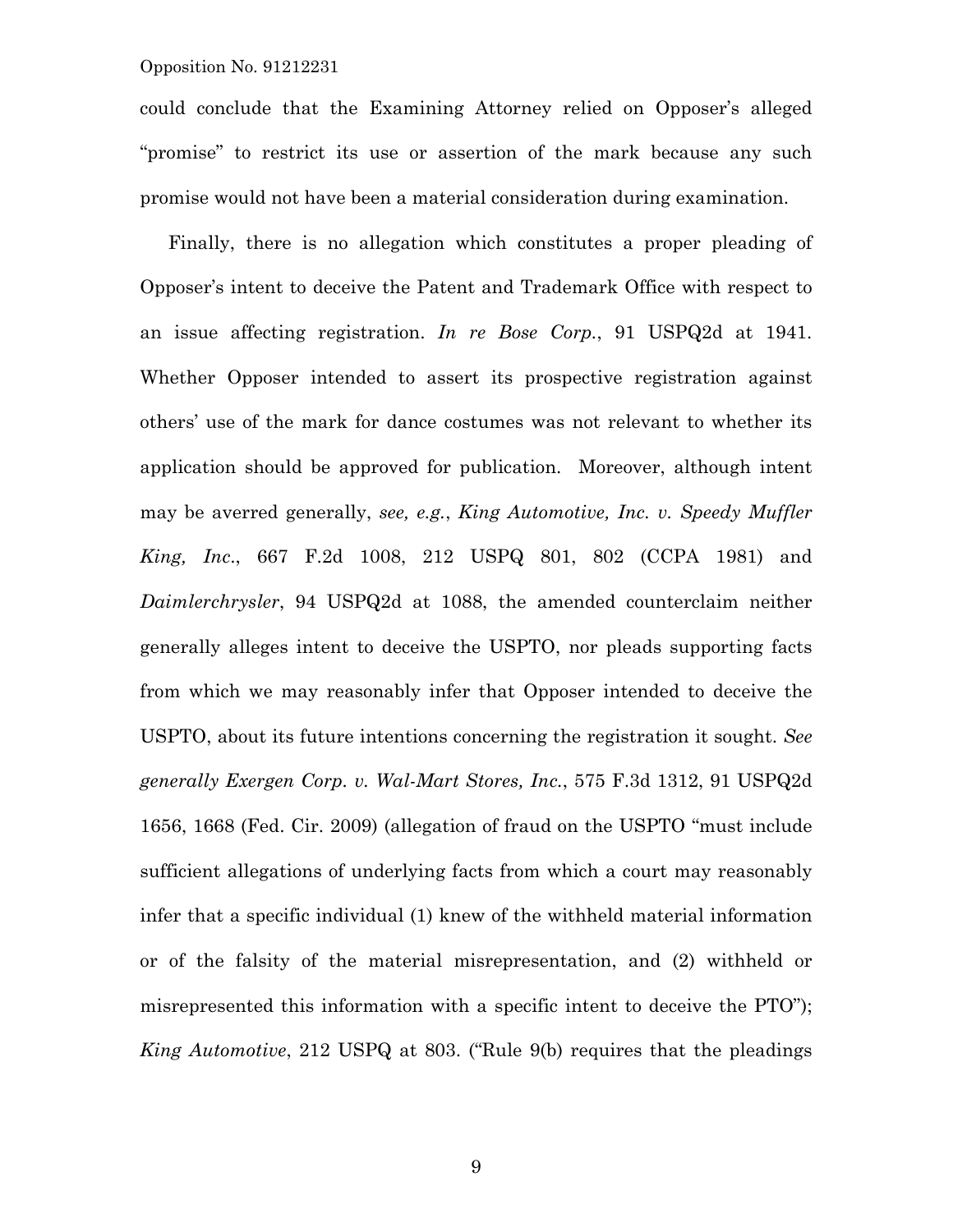contain explicit rather than implied expression of the circumstances constituting fraud.").

 In view of the foregoing, Applicant's fraud counterclaim fails to state a claim upon which relief can be granted as to any of the three pleaded registrations. Accordingly, Opposer's motion to dismiss Applicant's "fraud claim" (paragraphs 40-54 of its Counterclaim) is **granted**.10

# II. *"No Bona Fide Use"*

 Applicant seeks cancellation of U.S. Reg. Nos. 3896673 and 3927877 on the ground of "lack of *bona fide* use" of the marks therein.11 With respect to Reg. No. 3896673, Applicant alleges that Opposer's website, www.venumfight.com, does not display or offer for sale any of the goods in International Classes 24 and 26 which are set forth in the registration; therefore, "Opposer is unable to claim that its website constitutes either actual or technical use of its VENUM AND DESIGN mark on its listing of goods" in classes 24 and 26 (¶¶ 62 and 63). Applicant urges that "Opposer cannot claim that it has used its VENUM AND DESIGN mark on any of its

<sup>&</sup>lt;sup>10</sup> In granting a Fed. R. Civ. P.  $12(b)(6)$  motion, the Board often will allow the party in the position of plaintiff an opportunity to file an amended pleading that meets the applicable standard. *See Intellimedia Sports Inc. v. Intellimedia Corp.,* 43 USPQ2d 1203, 1208 (TTAB 1997); *Miller Brewing Co. v. Anheuser-Busch Inc*., 27 USPQ2d 1711, 1714 (TTAB 1993); and TBMP § 503.03 (June 2014). But leave to replead is inappropriate here. This is Applicant's second attempt to plead its counterclaims, and we can perceive no theory by which the recited facts could be plausibly alleged to constitute fraud. Repleading these allegations would be futile. *See Pure Gold, Inc. v. Syntex (U.S.A.) Inc.*, 221 USPQ 151, 154 (TTAB 1983) ("Although it is the general practice of the Board to allow a party an opportunity to correct a defective pleading, in the instant case leave to amend the pleading would serve no useful purpose"), *aff'd*, 739 F.2d 624, 222 USPQ 741 (Fed. Cir. 1984).

<sup>11</sup> Applicant did not plead any counterclaim on this ground with respect to Opposer's pleaded Registration No. 4017907.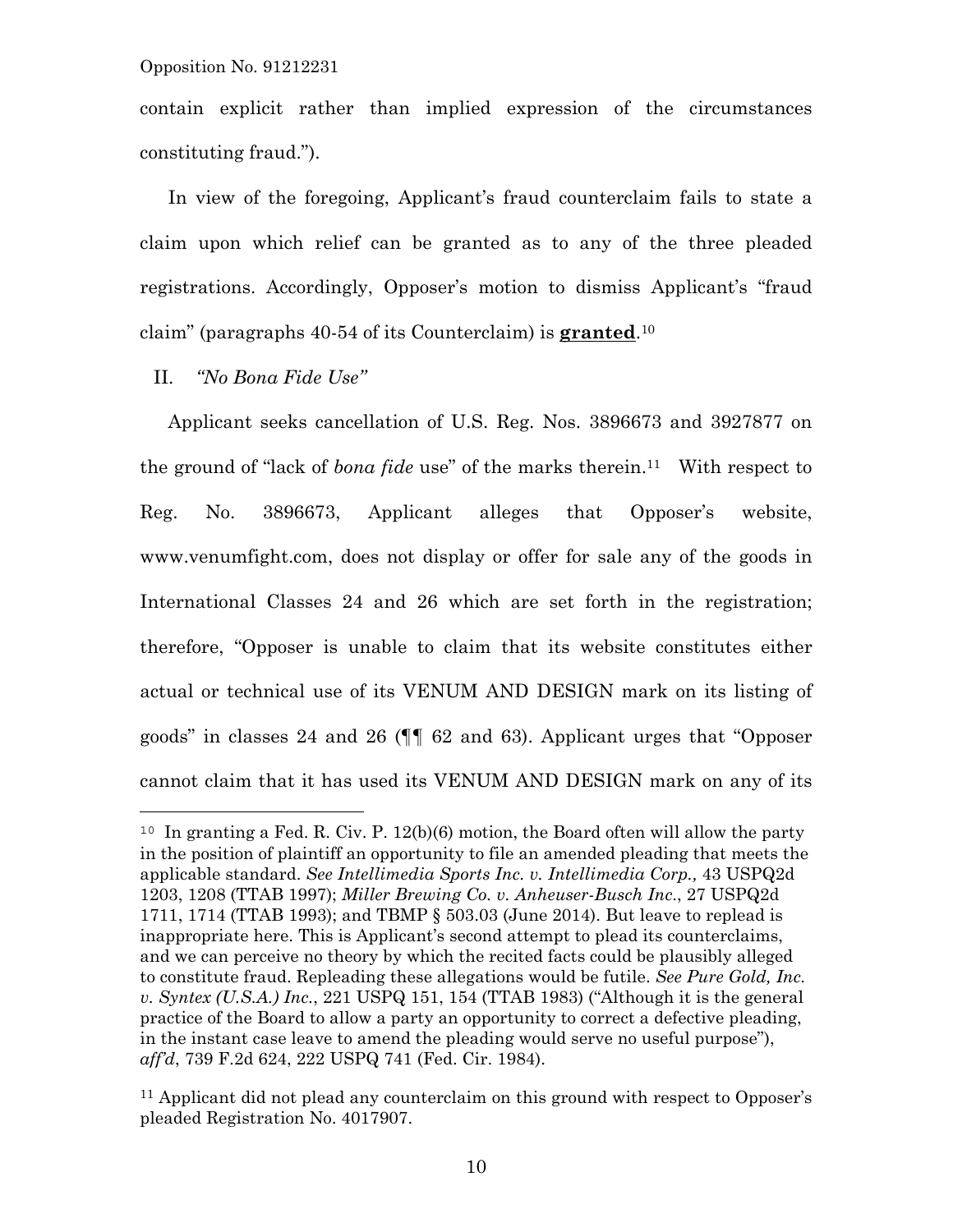—<br>—

goods listed in Classes 24 and 26" (¶64); and Opposer's nonuse of the mark on such goods is not justifiable (¶ 75). In view thereof, Applicant contends that U.S. Reg. No. 3896673 should be cancelled. (*Id.*).

 With respect to U.S. Reg. No. 3927787, Applicant likewise pleads that Opposer does not display or offer on its website either "kimonos or sports shoes, especially for the practice of martial arts"; therefore, "Opposer is unable to claim that its website constitutes either actual or technical use of its VENUM AND DESIGN mark on fabrics [*sic*]" (¶ 70); and "Opposer cannot claim that it has used its VENUM AND DESIGN mark on kimonos or sports shoes, especially for the practice of martial arts"  $($  $\parallel$  72).<sup>12</sup> Accordingly, Applicant alleges that Opposer is not entitled maintain its registration for "kimonos or sports shoes, especially for the practice of martial arts" (¶ 74).

 As noted, *supra* (at notes 3 and 4), U.S. Reg. Nos. 3896673 and 3927877 were issued based on requests for extension of protection filed under Trademark Act Section 66(a), 15 U.S.C.  $\S$  1141f(a).<sup>13</sup> Use of the applied-for mark in United States commerce is not a prerequisite to registration of a mark filed under Section 66(a); *see* Trademark Act Section 68(a)(3), 15 U.S.C.

<sup>12</sup> Applicant also alleges that Opposer did not submit any evidence of use of its VENUM AND DESIGN marks during the prosecution of the applications underlying the two referenced registrations (¶¶ 61, 69). An alleged error of the Examining Attorney in accepting a specimen of use is not a valid ground for opposition or cancellation, although a plaintiff may allege that the applicant's mark was not actually in use when such use was required. *Century 21 Real Estate Corp. v. Century Life of Am*., 10 USPQ2d 2034, 2035 (TTAB 1989) (the adequacy of specimens is solely a matter of *ex parte* examination).

<sup>13</sup> The certificate of extension of protection issued under Trademark Act Section  $69(a)$ , 15 U.S.C. § 1141 $(i)$ , may be referred to as a "registration" or a "registered extension of protection" or a "section  $66(a)$  registration." 37 C.F.R. § 7.25(c).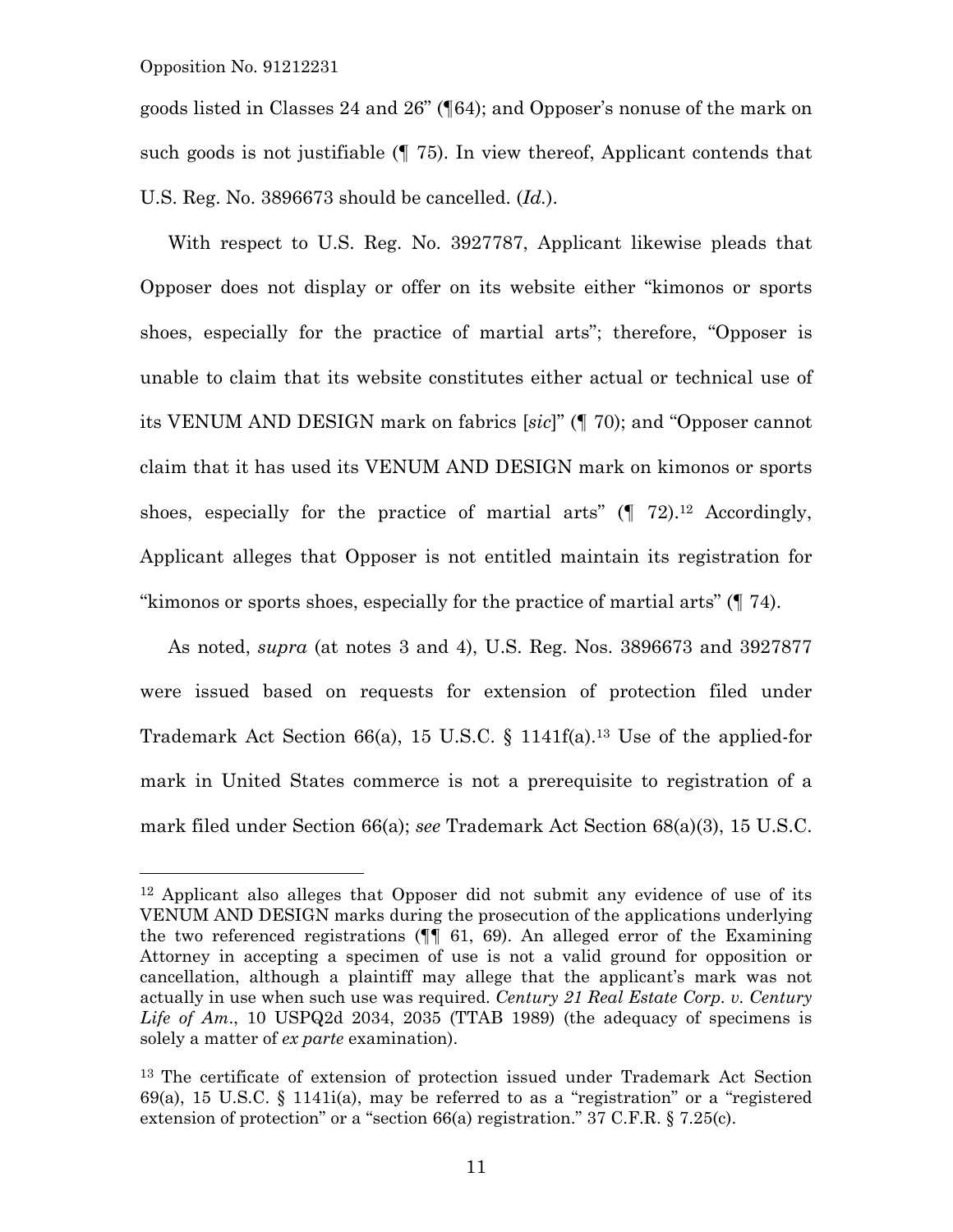§ 1141h(a)(3) ("Extension of protection shall not be refused on the ground that the mark has not been used in commerce."). Thus, when directed to a mark registered under Section 66(a), a claim of cancellation due to nonuse is legally insufficient. Applicant, however, also incorporates paragraphs 56 through 75 (regarding "no *bona fide* use") into its allegations regarding abandonment (¶ 76). Even though the allegations in paragraphs 56 through 75 do not constitute a cognizable claim of nonuse as to Reg. Nos. 3896673 and 3927877, we will consider these allegations in our analysis, *infra*, of Applicant's claim of abandonment. Thus, to the extent Applicant has sought to allege a claim of nonuse prior to registration separate from its abandonment claim, Opposer's motion to dismiss is **granted**.

# III. "*Abandonment"*

÷,

 Applicant's abandonment counterclaim also concerns only U.S. Reg. Nos. 3896673 and 3927877, and comprises, in relevant part, the following allegations:

- Opposer has not used its VENUM and design mark on the goods in Classes 24 and 26, or on kimonos and sport shoes for the practice of martial arts in Class 25, "since [Opposer] stated its use of same in its respective applications filed on November 24, 2008" (¶ 78);14
- Five years have passed since Opposer filed the applications underlying the two registrations sought to be cancelled and no use has been made

<sup>14</sup> In fact, Opposer did not allege use of its marks in the subject applications. As discussed *infra*, insofar as the applications were filed under Trademark Act Section 66(a), the applications do not require (or even provide for) a statement that the mark is in use in the United States or elsewhere.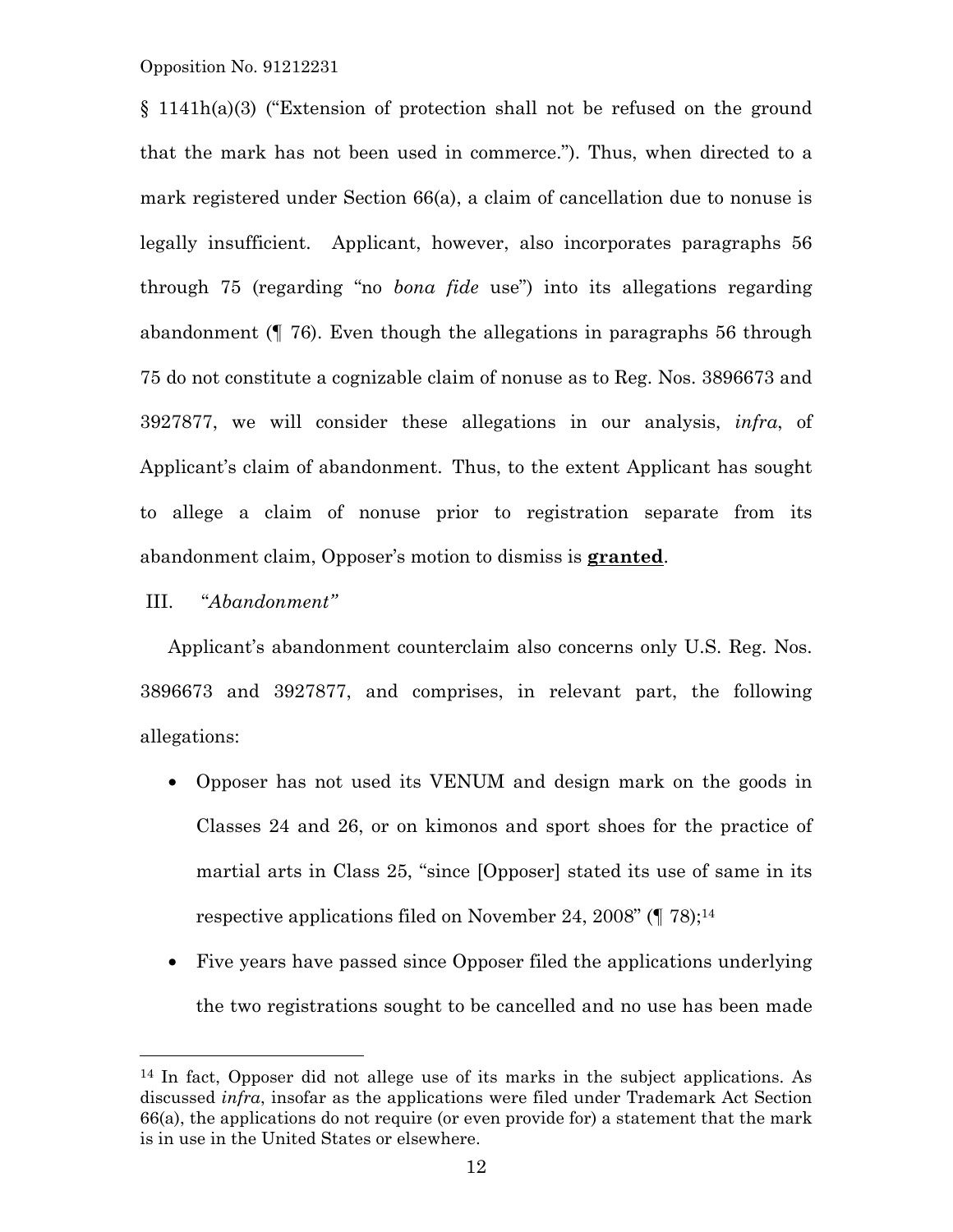by Opposer of its VENUM and design mark on the referenced goods  $($ | 79);

- Opposer does not display or offer for sale any of the goods identified in International Classes 24 and 26, nor does it display or offer for sale the kimonos and sport shoes for the practice of martial arts in International Class 25 (¶¶ 62, 63, 70 and 72);
- Opposer has abandoned its trademark rights for its VENUM and design mark on the referenced goods (¶ 80); and
- Therefore, U.S. Reg. No. 3896673 should be cancelled in its entirety and U.S. Reg. No. 3927787 should be cancelled with respect to kimonos and sports shoes for use in martial arts (*id*.).

 In order to set forth a sufficient claim to cancel the registration of a mark on grounds of abandonment, the plaintiff must plead ultimate facts pertaining to the alleged abandonment, thus providing fair notice to the defendant of plaintiff's theory of abandonment. *Otto Int'l Inc. v. Otto Kern GmbH*, 83 USPQ2d 1861, 1863 (TTAB 2007). *See also Clubman's Club Corp. v. Martin*, 188 USPQ 455, 456 (TTAB 1975). In this context, a mark is abandoned "[w]hen its use has been discontinued with intent not to resume such use. … Nonuse for 3 consecutive years shall be prima facie evidence of abandonment." Trademark Act Section 45, 15 U.S.C. § 1127. Therefore, to adequately plead such a claim, a plaintiff must recite facts which, if proven, would establish at least three consecutive years of nonuse, or alternatively, a period of nonuse less than three years coupled with proof of intent not to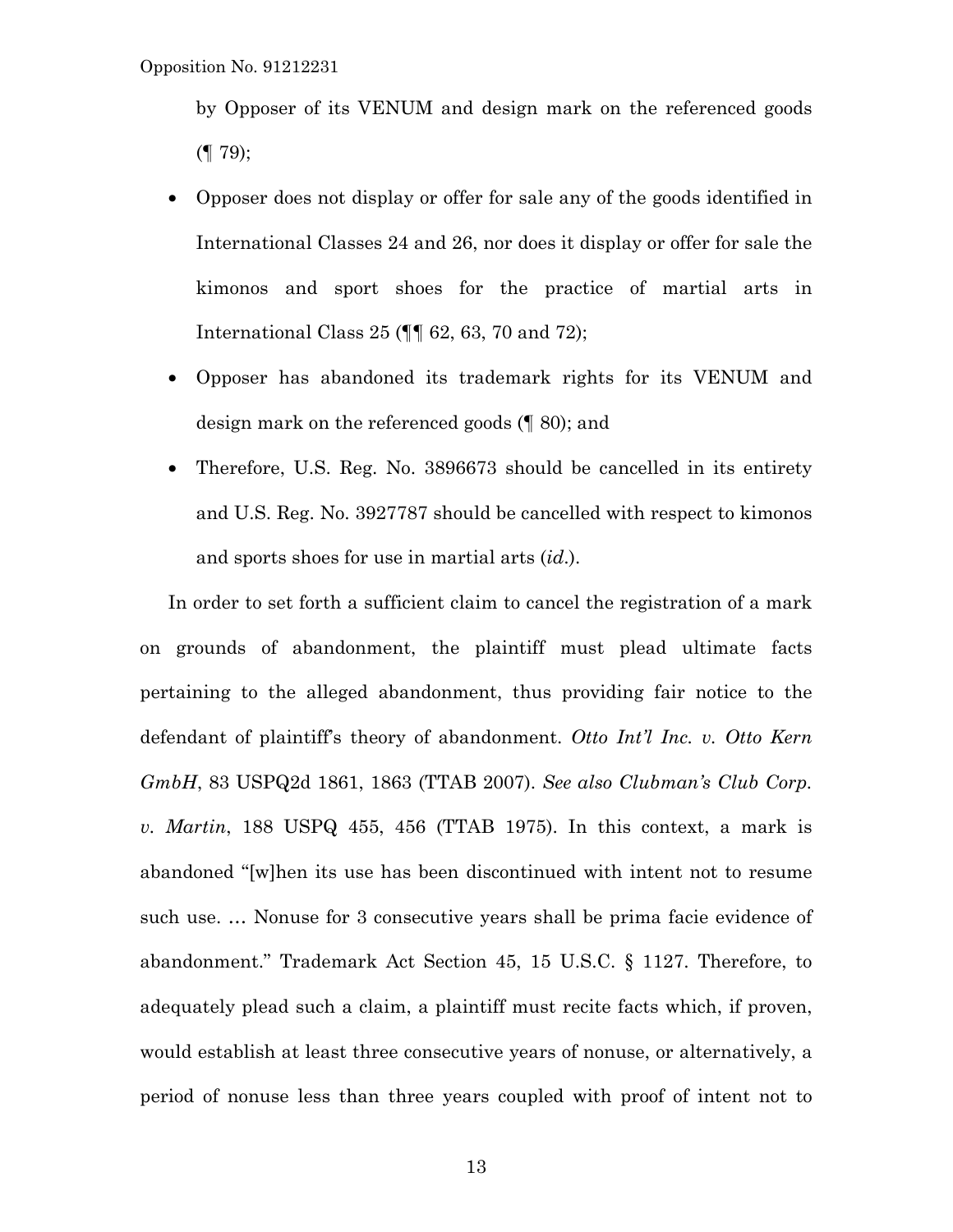—<br>—

resume use. *Imperial Tobacco Ltd. v. Philip Morris Inc.*, 899 F.2d 1575, 14 USPQ2d 1390 (Fed. Cir. 1990).

 When an applicant relying on use in commerce as a basis for registration under Trademark Act Section 1, 15 U.S.C. § 1051, ceases use of its mark prior to the issuance of the registration with no intent to resume use, the application or registration is subject to a claim of abandonment in an opposition or cancellation proceeding. In such a case it is appropriate to include in the period of nonuse any pre-registration nonuse subsequent to that applicant's declaration of use.15 *See ShutEmDown Sports, Inc. v. Lacy*, 102 USPQ2d 1036, 1042 (TTAB 2012) (for registration issued from Section 1(a)-based application, three-year period of nonuse measured from respondent's filing date); and *Consolidated Cigar Corp. v. Rodriguez*, 65 USPQ2d 1153, 1155 (TTAB 2002) (holding that for an application based on Trademark Act Section 1(b), plaintiff cannot assert a three-year period of nonuse that began prior to defendant's filing of its allegation of use).

 However, in this case, the registrations sought to be cancelled were filed pursuant to Trademark Act Section 66(a), 15 U.S.C. § 1141f(a). Unlike applications filed under Section 1, an applicant under Section 66(a) is not required to use its mark in United States commerce (or declare that the mark is in such use) at *any* time prior to registration. *See* Trademark Act Section

<sup>15</sup> An application filed under Trademark Act Section 1(a) includes a declaration that the mark is in use at the time of filing. The mark in an application under Trademark Act Section 1(b) need not be in use upon filing, but the application must be amended to assert such use prior to registration, either through an Amendment to Allege Use filed prior to publication of the mark, or a Statement of Use filed after the Notice of Allowance. *See* Trademark Act Sections 1(b)-(d).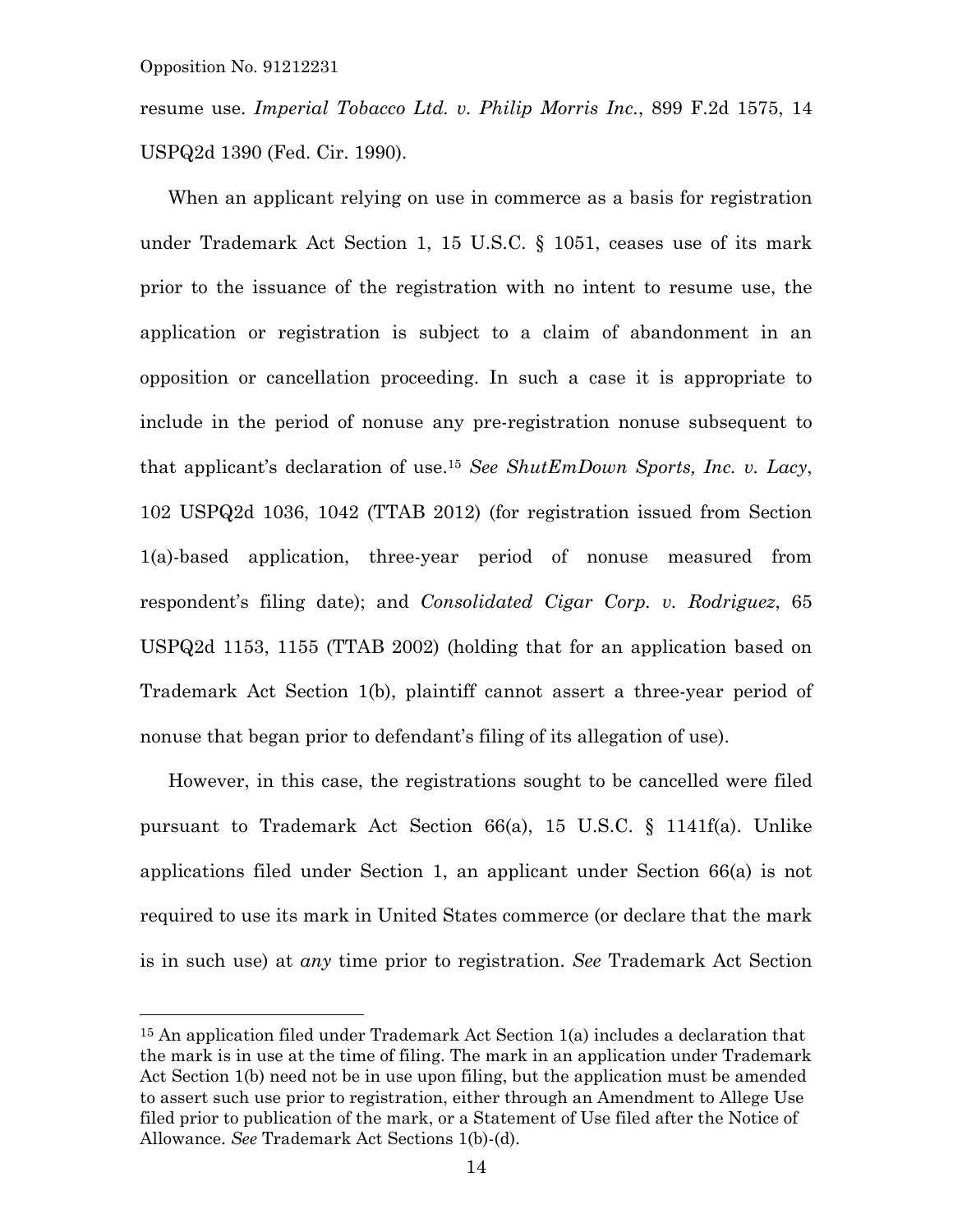68(a)(3), 15 U.S.C. § 1141h(a)(3); *cf.* Trademark Act Section 66(a), 15 U.S.C. 1141f(a) (requiring a declaration of "*bona fide* intention to use the mark in commerce"). Nonetheless, once a registration issues, it is treated much the same as any other registration on the Principal Register. Trademark Act Section 69(b); 15 U.S.C. § 1141i(b) (extension of protection under the Madrid Protocol has the same force and effect as a registration on the Principal Register). And like all registrants, a Section 66(a) registrant must use the registered mark in commerce in order to avoid abandonment of its registration. *Saddlesprings, Inc. v. Mad Croc Brands, Inc.*, 104 USPQ2d 1948, 1951 (TTAB 2012). Therefore, the question at issue is: *What is the earliest point in time from which the period of nonuse may be measured for an abandonment claim with respect to a Section 66(a) registration?* Inasmuch as there is no Board precedent, nor guidance from our primary reviewing court on this issue, we look to how an abandonment claim must be pleaded and proved for a Section 44(e) registration, which is similar to a registration under Trademark Act Section 66(a) insofar as use of the applied-for mark is not required prior to registration.

 In *Imperial Tobacco*, the Court of Appeals for the Federal Circuit held that for a registration issued under Section 44(e) of the Trademark Act (with the underlying application based on a foreign registration), the period of nonuse which constitutes *prima facie* evidence of abandonment does not begin until the registration issues. *Imperial Tobacco*, 14 USPQ2d at 1395 ("A Section 44(e) registrant is merely granted a dispensation from actual use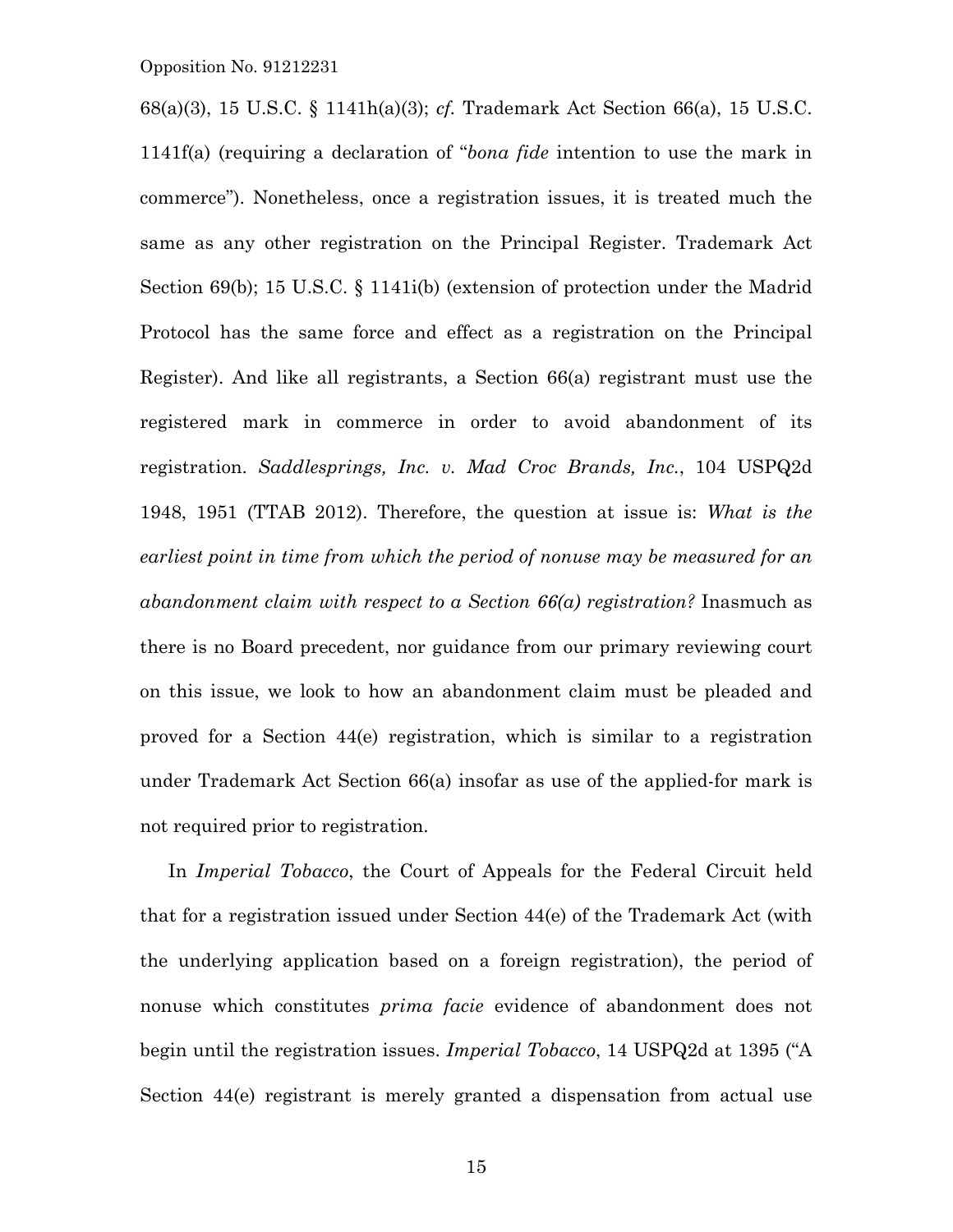—<br>—

prior to registration, but after registration, there is no dispensation of use requirements. If the registrant fails to make use of the registered mark for two years,[16] the presumption of abandonment may be invoked against that registrant, as against any other.") (bracketed footnote added). Thus, for a registration under Trademark Act Section 44(e), the three-year period of nonuse that constitutes *prima facie* evidence of abandonment begins no earlier than the date of registration. Further, in *Imperial Tobacco*, the Federal Circuit looked at the period "from the date of registration up to the time the petition [to cancel] was filed" in determining whether or not a genuine dispute existed as to Imperial's abandonment of its mark. *Imperial Tobacco*, 14 USPQ2d at 1392.

 The question raised in the present case, as to the measurement of a period of nonuse, is closely analogous to the one addressed in *Imperial Tobacco*. Because use is not required for an application filed under Trademark Act Section 66(a), we hold that in order to sufficiently plead a claim for cancellation of a Section 66(a) registration on grounds of abandonment for nonuse, the plaintiff must allege, as of the date the claim is filed, either:

(a) three or more consecutive years of nonuse commencing no earlier than the date on which the registration was issued; or,

(b) if the period of non-use commencing no earlier than the date of registration and extending to the filing date of the claim is less than three years, facts supporting nonuse after the date of registration, coupled with an intent not to resume use.

<sup>16</sup> The Trademark Act was amended, effective January 1, 1996, to provide that nonuse for *three* consecutive years shall be *prima facie* evidence of abandonment. P.L. 103-465 §§ 521, 523, 108 Stat. 4809 (1994).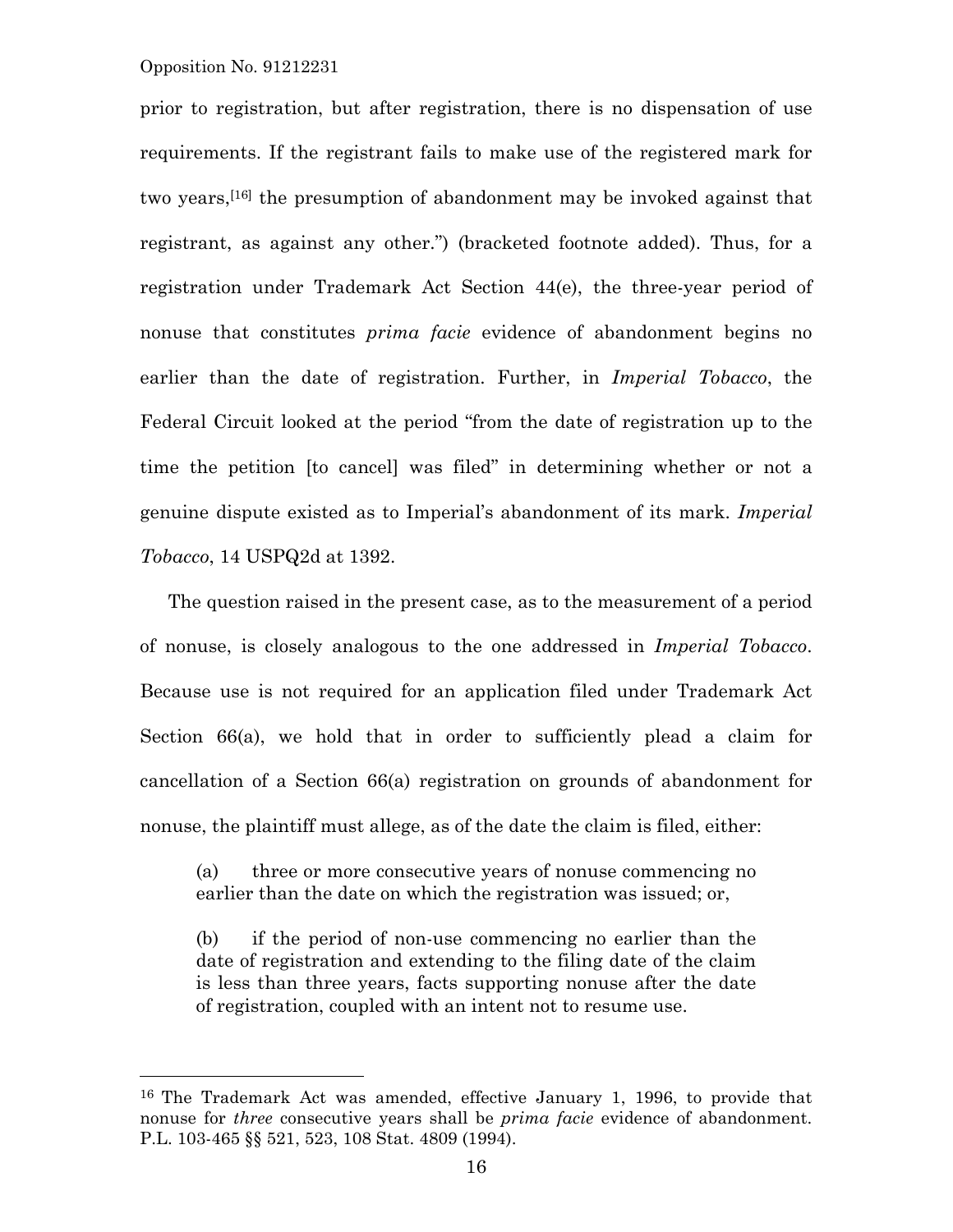*Cf. Rivard v. Linville*, 133 F.3d 1446, 45 USPQ2d 1374, 1376 (Fed. Cir. 1998) ("Where a registrant has never used the mark in the United States because the registration issued on the basis of a foreign counterpart registration, *…* cancellation is proper if a lack of intent to commence use in the United States accompanies the nonuse.") (*citing Imperial Tobacco*, 899 F.2d at 1582, 14 USPQ2d at 1395).

 In view of our holding regarding the date on which the period of nonuse may begin for a Section 66(a) registration, we find that Applicant has not pleaded a *prima facie* case of abandonment. The basis for Applicant's counterclaim is that Opposer does not display or offer for sale under its VENUM and design mark some or all of its identified goods on its website. The record shows that Reg. No. 3896673 issued on December 28, 2010, that Reg. No. 3927787 issued on March 8, 2011, and that Applicant filed its amended counterclaims on December 13, 2013. As discussed, we do not consider any time prior to the issuance of a Section 66(a) registration as constituting a period of nonuse for purposes of abandonment. Therefore, because both of Opposer's registrations were less than three years old when Applicant's abandonment counterclaim was filed, the presumption of intent to abandon pursuant to Trademark Act Section 45 arising from nonuse for three consecutive years does not apply, and the counterclaim is insufficient absent an allegation of Opposer's intent not to commence use of its registered marks. Because Applicant pleaded no facts from which we could conclude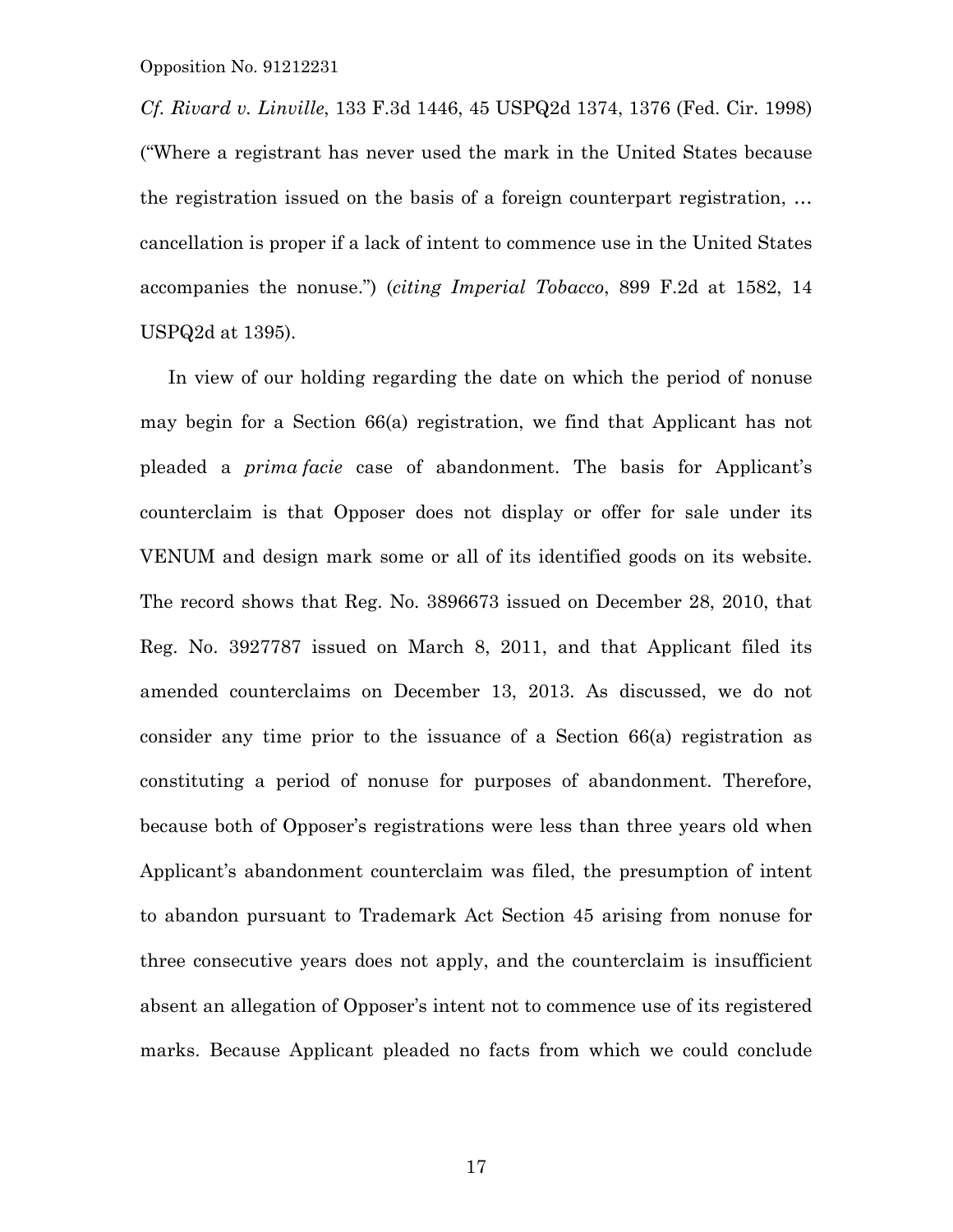that Opposer does not intend to commence use of its registered marks, the counterclaim fails to state a claim upon which relief can be granted.

 Accordingly, Opposer's motion to dismiss is **granted** with respect to Applicant's abandonment counterclaim. Nonetheless, Applicant is allowed until **THIRTY DAYS** from the mailing date of this order to submit a sufficient amended abandonment claim with respect to Registration Nos. 3896673 and 3927787 and recently issued Reg. No. 4574014, should it be able to do so.

 To summarize, Opposer's motion to dismiss for failure to state a claim is granted with prejudice with respect to Applicant's counterclaims based on fraud and "no bona fide use." Opposer's motion is granted as to Applicant's abandonment counterclaim, with leave to replead.

## Proceeding Remains Suspended

 This proceeding remains **suspended**. Applicant is allowed until **THIRTY DAYS** from the mailing date of this order to submit a second amended counterclaim of abandonment, failing which that counterclaim shall be given no further consideration. Should Applicant submit and serve a second amended abandonment counterclaim, Opposer is allowed until **THIRTY DAYS** from the date of service of the second amended counterclaim to serve on Applicant and file with the Board its answer to Applicant's second amended counterclaim. The proceeding will be resumed and trial dates shall be reset as appropriate after the time for receipt of Applicant's response to this order.